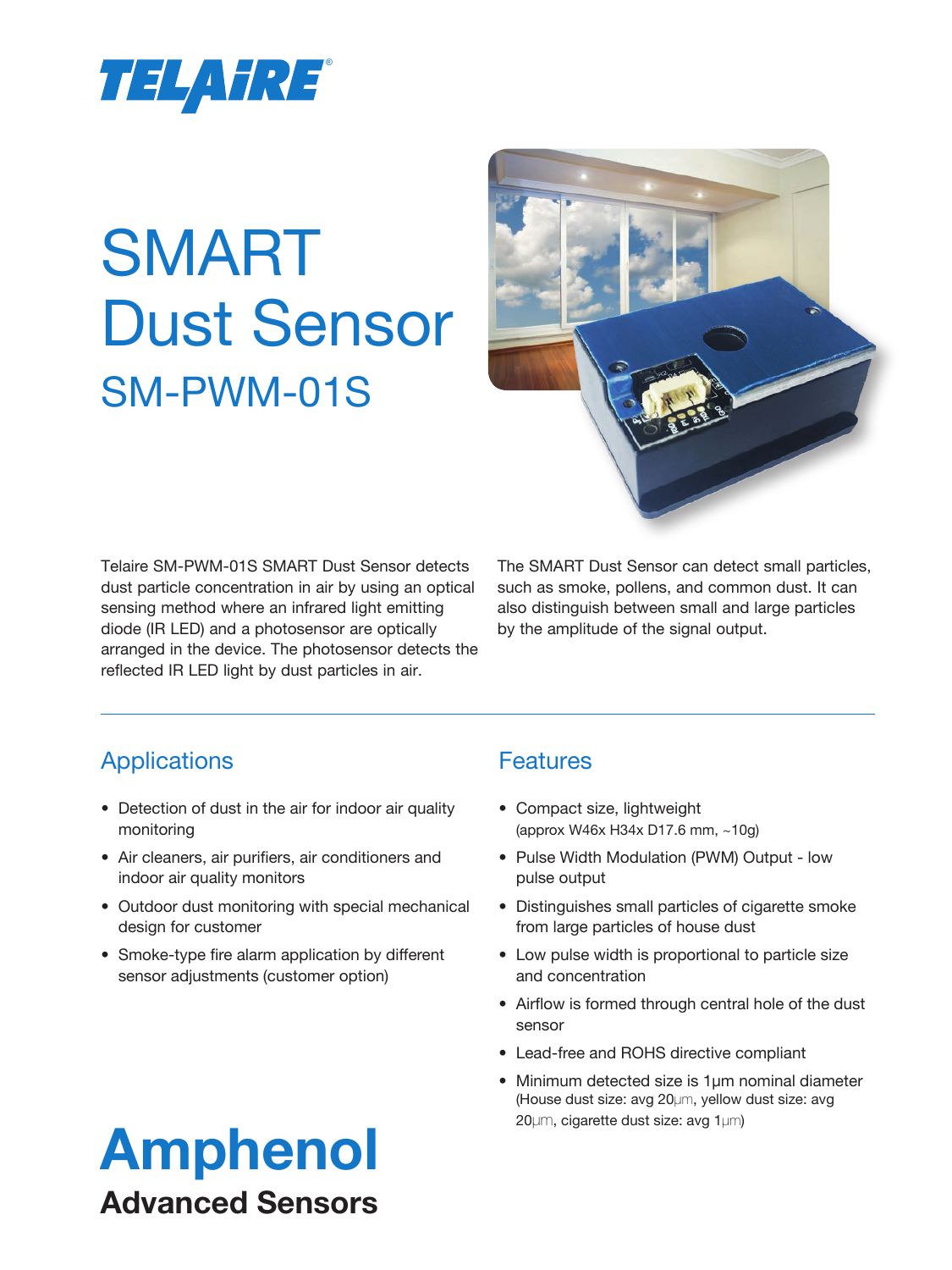# **Specifications**

# Electrical Characteristics

#### Absolute Maximum Ratings

| Parameter             | Symbol | Rating          | Unit |
|-----------------------|--------|-----------------|------|
| Power Supply Voltage  | Vcc    | $-0.3$ to $7.0$ |      |
| Operating Temperature | Topr   | $-10$ to 60     | °C   |
| Storage Temperature   | Tsta   | $-30$ to $80$   | °C   |

#### Operating Power Supply Voltage and Signal Output  $(Ta = 25^{\circ}C)$

| Parameter               | Symbol              | Rating                                     | Unit |
|-------------------------|---------------------|--------------------------------------------|------|
| Power Supply<br>Voltage | Vcc                 | $DC 5 \pm 5\%$ .<br>Ripple <100mV          | V    |
| Current<br>Consumption  | lcc                 | $< 60 \pm 10\%$                            | mA   |
| Signal Output           | PWM/<br><b>UART</b> | Negative Logic Pulse<br>Output/UART Output |      |
| Start Time *            |                     | 90                                         | Sec  |

\*1. To stabilize heater resister and air flow in dust sensor.

#### Recommended Operating Temperature/ Humidity

| l Parameter                 | Rating                                              | Unit    |
|-----------------------------|-----------------------------------------------------|---------|
| Operating Temp/<br>Humidity | $-10^{\circ}$ C ~ 45°C.<br>$< 85\%$ RH <sup>1</sup> | °C. %RH |

\*1. Dust sensor can detect micro-size water droplets, like fog and mist, as particles.

*Do not use the dust sensor in high humidity environments, as the humid air is under submicron size, and the dust sensor cannot differentiate this*.

## Internal Schematic



P1: small particle (1~ 2µm), P2: large particle (3 ~10µm)

• SM-PWM-01S dust sensor cannot calculate the number of the particles or conduct quantitative measurement; this dimension is for reference only.



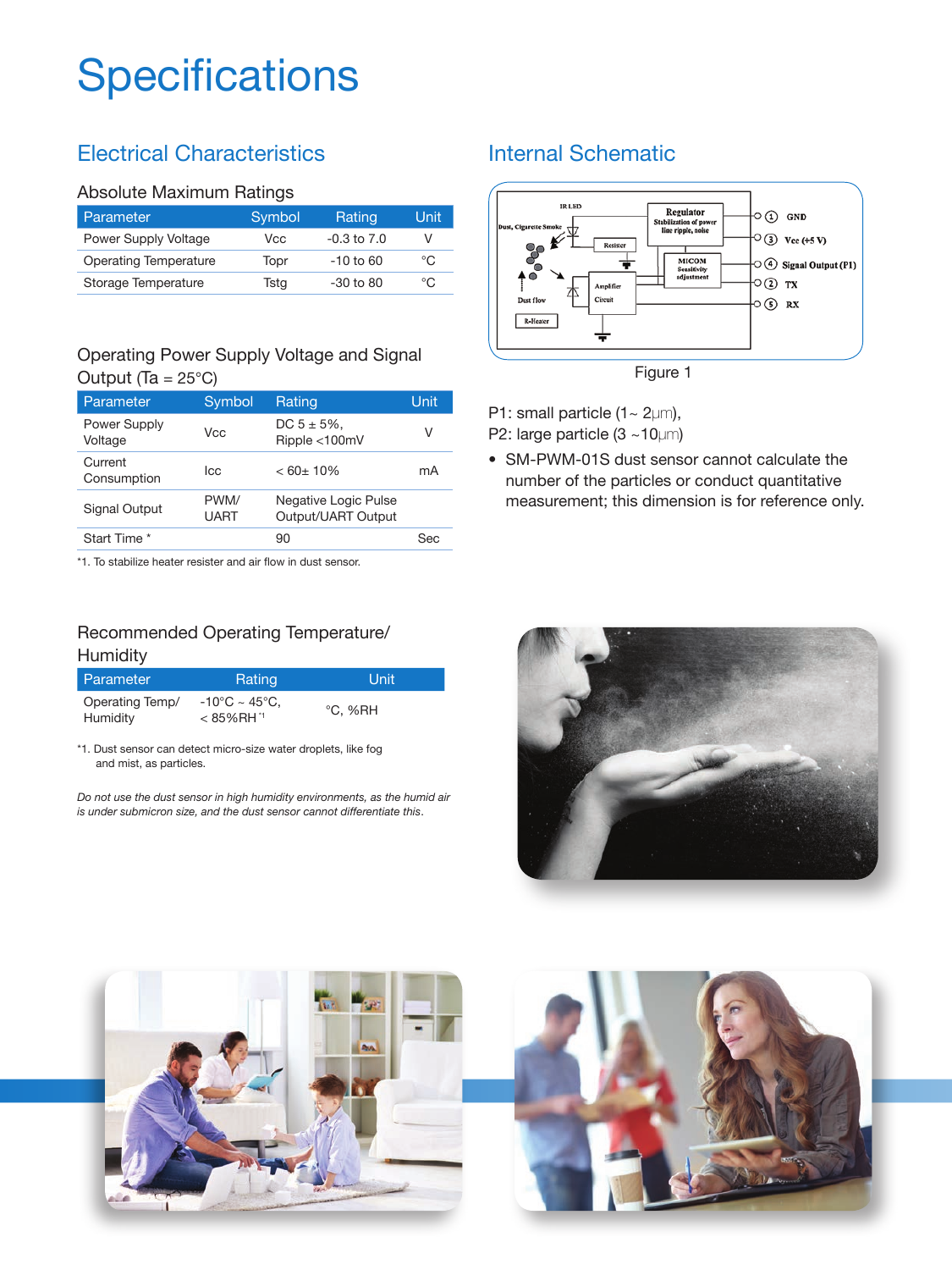# **Connector**

#### Standard Connector (SM-PWM-01S)

| Connector<br>Part No. | Symbol | <b>Description</b> | <b>Maker</b> |
|-----------------------|--------|--------------------|--------------|
| Connector             | A1252  |                    |              |
| Housing               | A1252H | 1.25mm<br>pitch    | <b>CJT</b>   |
| Terminal              | A1252T |                    |              |

• Standard A1252

#### Pin Set State

| Number Symbol |            | <b>Pin Description</b>                                                |
|---------------|------------|-----------------------------------------------------------------------|
| 1             | GND        | Ground, Connected with system ground                                  |
| 2             | TX.        | UART-TX                                                               |
| 3             | Vcc        | Input Power Supply Voltage                                            |
| 4             | <b>PWM</b> | Low pulse signal output (PWM) of small<br>particle, active low signal |
| 5             | RX         | UART-RX                                                               |

• Please refer to drawings for pin sequence.

# PWM Output Definition

PWM Output is active at low pulse with a cycle of 1000 ms. The low pulse is calculated from the beginning of each cycle. The minimum output is 1ms, meaning LPO = 0.1%. For example: The active cycle is 100ms, meaning LPO = 10%.

### UART reads the data command. Baud rates: 9600 bit/s

#### Message:

0x1C 0x11 0x00 0x00 0x00 0x00 0x00 0x00 0xMSB 0xLSB Function Read LPO\_OUT by USART

| Description: | $0x1C -$ Slave address   |
|--------------|--------------------------|
|              | 0x11 – Function code     |
|              | 0xMSB 0xLSB - Modbus CRC |

#### Response:

0x1C 0x11 0xHdata 0xLdata 0x00 0x00 0x00 0x00 0xMSB 0xLSB Function Read LPO\_OUT by USART

| Description: | $0x1C -$ Slave address         |
|--------------|--------------------------------|
|              | $0x11$ – Function code         |
|              | 0xHdata – High end byte of LPO |
|              | 0xLdata - Low end byte of LPO  |
|              | 0xMSB 0xLSB - Modbus CRC       |



Figure 2 - PWM output definition